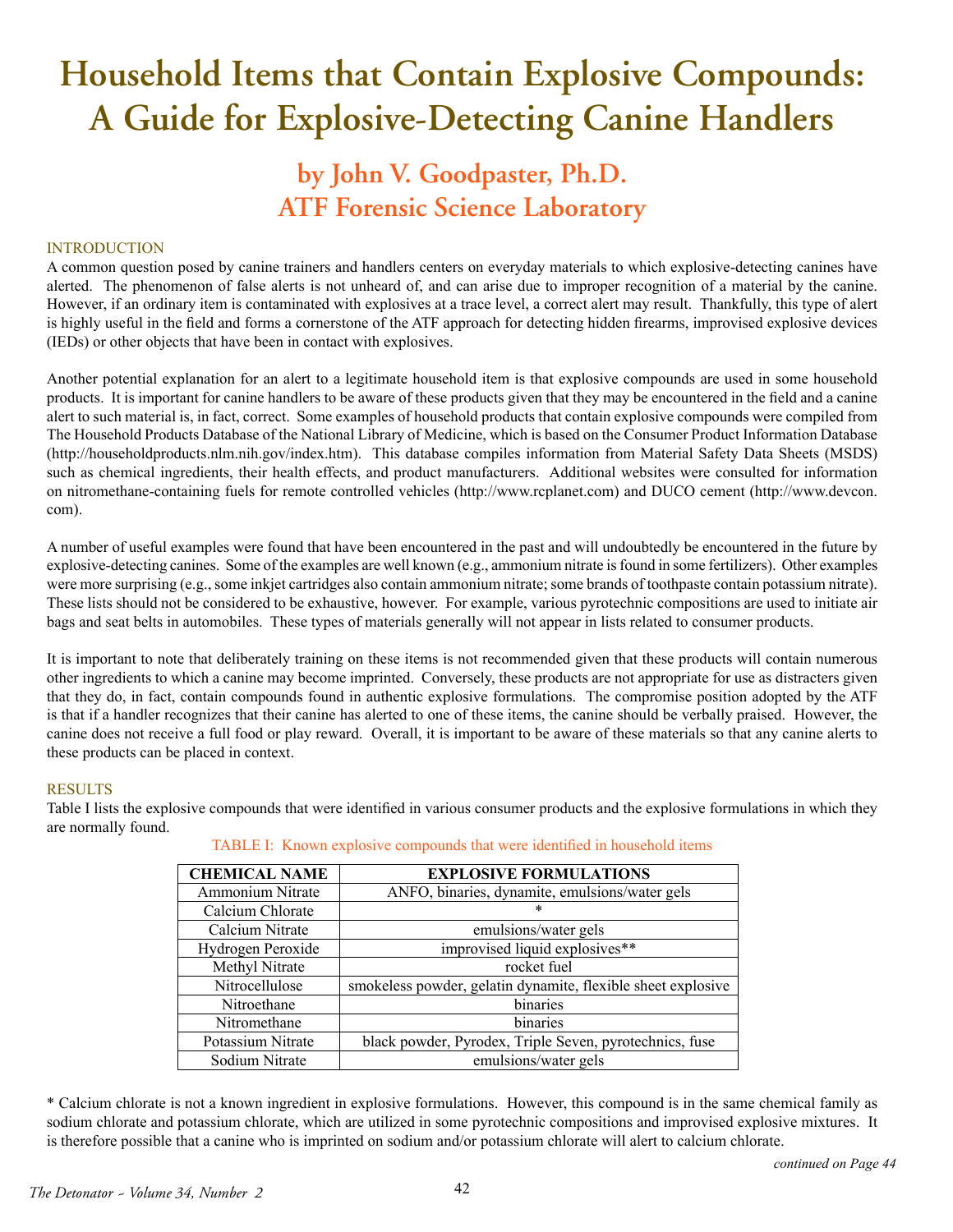\*\* The ATF has successfully imprinted and certified numerous explosive-detecting canines on concentrated hydrogen peroxide. Unfortunately, the fact that lower levels of hydrogen peroxide have legitimate uses in a number of consumer products means that these items may illicit a canine alert. While this cannot be avoided, the context of a canine alert to products with hydrogen peroxide is crucial and can guide the subsequent actions of first responders.

In the tables that follow, products are categorized by their end use (in and around the home, landscaping/yard, or personal care). The explosive compounds they contain are listed and, when possible, classified as a major component  $(210\%)$ , minor component  $(210\%)$ or trace component (<1%). In some cases, a number of similar products and brands contained the same ingredient, such as products containing ammonium nitrate or hydrogen peroxide. Readers are referred to the Household Products Database for detailed listings of those items.

# **CONCLUSIONS**

Explosive-detecting canines are called upon to find hidden explosives in a variety of environments. Unfortunately, explosive compounds are not only found in explosive formulations but in a number of legitimate consumer products. Given that a canine cannot discern this difference, it is up to the canine handler and other first responders to be aware of these products and put a canine alert in its proper context.

#### **ACKNOWLEDGEMENTS**

The author would like to acknowledge Amy Michaud of the ATF Laboratory Trace Evidence Unit for bringing the NIH database to my attention. The assistance and feedback of Steven Linehan of the ATF Forensic Science Laboratory – Atlanta is also gratefully acknowledged.

| <b>PRODUCT</b>                                                                  | <b>FORM</b> | <b>EXPLOSIVE</b>                   | <b>LEVEL</b>              |
|---------------------------------------------------------------------------------|-------------|------------------------------------|---------------------------|
| 2000 Flushes Automatic Bowl Cleaner                                             | granules    | calcium chlorate                   | minor                     |
| Cascade Rinse Aid with Hydrogen Peroxide                                        | liquid      | hydrogen peroxide                  |                           |
| Clorox Dual Action Toilet Bowl Cleaner<br>1 Pt. 9 Fl. Oz. (Chambered Bottle)    |             | hydrogen peroxide                  | minor<br>(yellow chamber) |
| DAP Wood Dough, All Colors                                                      | paste       | nitrocellulose                     | minor/major               |
| Drano Crystal Clog Remover                                                      | powder      | sodium nitrate                     | major                     |
| Drano Professional Strength Foamer                                              | liquid      | hydrogen peroxide                  | trace                     |
| <b>DUCO</b> Cement                                                              | liquid      | nitrocellulose                     | major                     |
| Elmers Probond Woodfiller (all colors)                                          | paste       | nitrocellulose                     | minor                     |
| Evercoat Professional Liquid Hardener                                           | liquid      | hydrogen peroxide                  | trace/minor               |
| FolkArt Finishes - Aerosol Sanding Sealer, 11 oz.                               | aerosol     | nitrocellulose                     | minor                     |
| HP Inkjet Printing Ink Cartridges<br>No. 28, 57, 95, 97 (cyan, magenta, yellow) | liquid      | ammonium nitrate<br>methyl nitrate | minor                     |
| Kilz UpShot Overhead Stain Sealer                                               | aerosol     | nitroethane                        | minor                     |
| Laundry Bleach<br>(multiple brands and products)                                | liquid      | hydrogen peroxide                  | minor                     |
| Laundry Detergent<br>(multiple brands and products)                             | liquid      | hydrogen peroxide                  | minor                     |
| Liquid Plumr Foaming Pipe Snake                                                 | liquid      | hydrogen peroxide                  | trace                     |
| O'Donnell Racing Fuel (multiple products)                                       | liquid      | nitromethane                       | major                     |
| Revenge Rodent Smoke Bomb                                                       | solid       | potassium nitrate                  | major                     |
| Shur Stik All-In-One Powdered Adhesive                                          | powder      | potassium nitrate                  | minor                     |
| Shur Stik Heavy Duty Clear Strippable Adhesive                                  | paste       | sodium nitrate                     | minor/major               |
| Spot & Stain Removers<br>(multiple brands and products)                         | liquid      | hydrogen peroxide                  | minor                     |
| Traxxas Top Fuel (multiple products)                                            | liquid      | nitromethane                       | major                     |
| Trinity Monster Fuel (multiple products)                                        | liquid      | nitromethane                       | major                     |
| Water White Rubbed Effect Clear Lacquer (Professional)                          | aerosol     | nitrocellulose                     | minor                     |

# TABLE II: Products used in and around the home